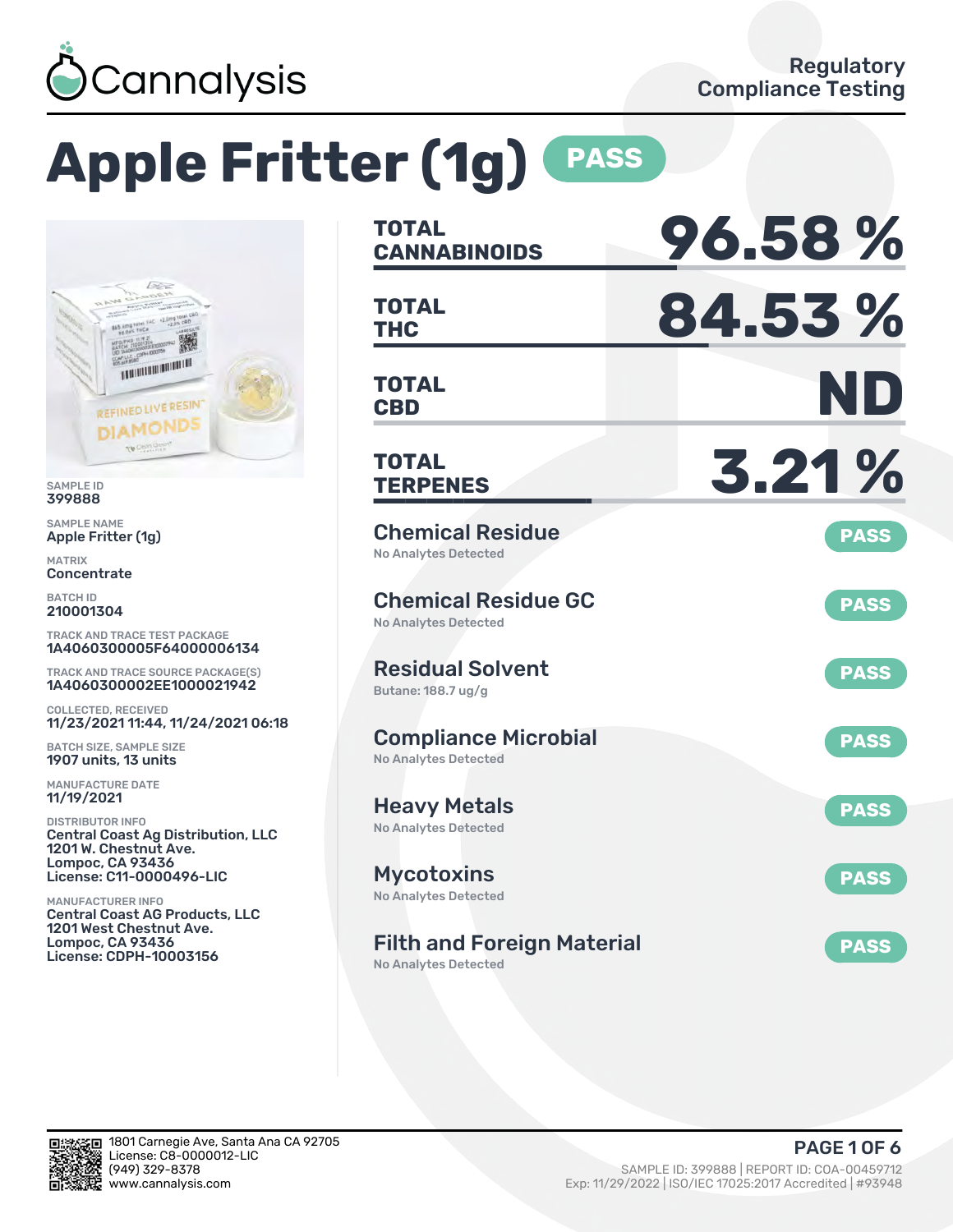

## CANNABINOID ANALYSIS

Total THC,CBD value(s) have been decarboxylated.

| TOTAL THC:          | 845.3 mg/g (84.53 %), 845.3 mg per package |
|---------------------|--------------------------------------------|
| TOTAL CBD:          | ND.                                        |
| TOTAL CANNABINOIDS: | $965.8$ mg/g (96.58 %)                     |

UNIT OF MEASUREMENT: Milligrams per Gram(mg/g)

| <b>ANALYTE</b>         | <b>RESULT</b>         | <b>LOD</b> | <b>LLOO</b> | <b>ANALYTE</b>   | <b>RESULT</b> | <b>LOD</b> | <b>LLOO</b> |
|------------------------|-----------------------|------------|-------------|------------------|---------------|------------|-------------|
| THCa                   | 959.2 mg/g (95.92 %)  | 0.5000     | 1.0000      | CBDa             | <b>ND</b>     | 0.5000     | 1.0000      |
| D9THC                  | 4.143 mg/g (0.4143 %) | 0.5000     | 1.0000      | CBD              | <b>ND</b>     | 0.5000     | 1.0000      |
| D8THC                  | <b>ND</b>             | 0.5000     | 1.0000      | CBD <sub>v</sub> | <b>ND</b>     | 0.5000     | 1.0000      |
| <b>CBN</b>             | $<$ 1 mg/g            | 0.5000     | 1.0000      | CBCa             | $<$ 1 mg/g    | 0.5000     | 1.0000      |
| THCva                  | 2.479 mg/g (0.2479 %) | 0.5000     | 1.0000      | <b>CBC</b>       | <b>ND</b>     | 0.5000     | 1.0000      |
| <b>THC<sub>v</sub></b> | <b>ND</b>             | 0.5000     | 1.0000      | CBGa             | $<$ 1 mg/g    | 0.5000     | 1.0000      |
| <b>ExoTHC</b>          | $<$ 1 mg/g            | 0.5000     | 1.0000      | <b>CBG</b>       | <b>ND</b>     | 0.5000     | 1.0000      |
| <b>CBL</b>             | <b>ND</b>             | 0.5000     | 1.0000      |                  |               |            |             |
|                        |                       |            |             |                  |               |            |             |

#### ADDITIONAL INFORMATION

| Method:              | SOP-TECH-001 | Sample Prepped: 11/24/2021 11:20  | Sample Approved: 11/29/2021 08:44  |  |
|----------------------|--------------|-----------------------------------|------------------------------------|--|
| Instrument: UPLC-DAD |              | Sample Analyzed: 11/24/2021 12:17 | Prep-Analytical Batch: 34177-28126 |  |



#### TOTAL TERPENES: 32.14 mg/g (3.214 %)

| UNIT OF MEASUREMENT: | Milligrams per Gram(mg/g) |
|----------------------|---------------------------|
|----------------------|---------------------------|

| 2.500<br>0.1000<br>3-Carene<br>ND<br>1.000<br>Alpha bisabolol<br><ll0q<br>ND.<br/>1.000<br/>2.500<br/>1.192 mg/g <math>(0.1192 \%)</math><br/>0.5000<br/>Alpha humulene<br/>Alpha cedrene<br/>3.495 mg/g (0.3495 %)<br/>0.1000<br/>1.000<br/><b>ND</b><br/>0.5000<br/>Alpha pinene<br/>Alpha terpinene<br/><lloq<br>0.3260<br/>0.6520<br/>3.720 mg/g (0.3720 %)<br/>0.5000<br/>Alpha terpineol<br/>Beta caryophyllene<br/>2.923 mg/g (0.2923 %)<br/>1.871 mg/g <math>(0.1871\%)</math><br/>0.5000<br/>1.000<br/>Beta pinene<br/>0.6070<br/>Beta myrcene<br/>1.000<br/>2.500<br/><lloq<br>ND.<br/>0.5000<br/><b>Borneol</b><br/>Camphene<br/>ND.<br/>0.1000<br/>0.5000<br/>0.5000<br/>Camphor<br/>Caryophyllene oxide ND<br/>1.000<br/>1.000<br/>Cedrol<br/>ND.<br/>0.5000<br/><b>ND</b><br/>Cis geraniol<br/><b>ND</b><br/>2.500<br/>5.000<br/>Eucalyptol<br/><b>ND</b><br/>0.1000<br/>Cis nerolidol<br/><lloq<br>1.000<br/>0.1000<br/>Fenchol<br/>0.5000<br/>Fenchone<br/><ll0q<br>0.5000<br/>ND.<br/>0.1000<br/><b>ND</b><br/>0.2090<br/>Gamma terpinene<br/>Gamma terpineol<br/><b>ND</b><br/>0.5000<br/>0.1000<br/>Guaiol<br/><b>ND</b><br/>2.500<br/>Geranyl acetate<br/><b>ND</b><br/>0.5000<br/>1.000<br/><b>ND</b><br/>2.500<br/>Isoborneol<br/>Isopulegol<br/>12.65 mg/g (1.265 %)<br/>2.500<br/>1.404 mg/g <math>(0.1404\%)</math><br/>0.5000<br/>Linalool<br/>0.5000<br/>Limonene<br/>1.000<br/>2.500<br/><ll0q<br>0.1550<br/>Menthol<br/><b>ND</b><br/>Ocimene 1<br/>2.697 mg/g (0.2697 %)<br/>0.3450<br/>1.725<br/><b>ND</b><br/>0.5230<br/>Ocimene<sub>2</sub><br/>P-cymene<br/>0.5000<br/>1.000<br/><b>ND</b><br/>0.1000<br/>P-mentha-1,5-diene ND<br/>Pulegone<br/>Sabinene<br/><b>ND</b><br/>0.5000<br/>1.000<br/>2.189 mg/g (0.2189 %)<br/>0.1000<br/>Terpinolene<br/>5.000<br/>0.5000<br/>Trans beta farnesene ND<br/>2.500<br/>Trans geraniol<br/><b>ND</b><br/><b>ND</b><br/>0.5000<br/>2.500<br/><b>ND</b><br/>0.5000<br/>Trans nerolidol<br/>Valencene</ll0q<br></ll0q<br></lloq<br></lloq<br></lloq<br></ll0q<br> | <b>ANALYTE</b> | <b>RESULT</b> | LOD | <b>LLOQ</b> | <b>ANALYTE</b> | <b>RESULT</b> | LOD | <b>LLOQ</b> |
|-------------------------------------------------------------------------------------------------------------------------------------------------------------------------------------------------------------------------------------------------------------------------------------------------------------------------------------------------------------------------------------------------------------------------------------------------------------------------------------------------------------------------------------------------------------------------------------------------------------------------------------------------------------------------------------------------------------------------------------------------------------------------------------------------------------------------------------------------------------------------------------------------------------------------------------------------------------------------------------------------------------------------------------------------------------------------------------------------------------------------------------------------------------------------------------------------------------------------------------------------------------------------------------------------------------------------------------------------------------------------------------------------------------------------------------------------------------------------------------------------------------------------------------------------------------------------------------------------------------------------------------------------------------------------------------------------------------------------------------------------------------------------------------------------------------------------------------------------------------------------------------------------------------------------------------------------------------------------------------------------------------------------------------------|----------------|---------------|-----|-------------|----------------|---------------|-----|-------------|
|                                                                                                                                                                                                                                                                                                                                                                                                                                                                                                                                                                                                                                                                                                                                                                                                                                                                                                                                                                                                                                                                                                                                                                                                                                                                                                                                                                                                                                                                                                                                                                                                                                                                                                                                                                                                                                                                                                                                                                                                                                           |                |               |     |             |                |               |     | 0.500       |
|                                                                                                                                                                                                                                                                                                                                                                                                                                                                                                                                                                                                                                                                                                                                                                                                                                                                                                                                                                                                                                                                                                                                                                                                                                                                                                                                                                                                                                                                                                                                                                                                                                                                                                                                                                                                                                                                                                                                                                                                                                           |                |               |     |             |                |               |     | 1.000       |
|                                                                                                                                                                                                                                                                                                                                                                                                                                                                                                                                                                                                                                                                                                                                                                                                                                                                                                                                                                                                                                                                                                                                                                                                                                                                                                                                                                                                                                                                                                                                                                                                                                                                                                                                                                                                                                                                                                                                                                                                                                           |                |               |     |             |                |               |     | 1.000       |
|                                                                                                                                                                                                                                                                                                                                                                                                                                                                                                                                                                                                                                                                                                                                                                                                                                                                                                                                                                                                                                                                                                                                                                                                                                                                                                                                                                                                                                                                                                                                                                                                                                                                                                                                                                                                                                                                                                                                                                                                                                           |                |               |     |             |                |               |     | 1.000       |
|                                                                                                                                                                                                                                                                                                                                                                                                                                                                                                                                                                                                                                                                                                                                                                                                                                                                                                                                                                                                                                                                                                                                                                                                                                                                                                                                                                                                                                                                                                                                                                                                                                                                                                                                                                                                                                                                                                                                                                                                                                           |                |               |     |             |                |               |     | 1.214       |
|                                                                                                                                                                                                                                                                                                                                                                                                                                                                                                                                                                                                                                                                                                                                                                                                                                                                                                                                                                                                                                                                                                                                                                                                                                                                                                                                                                                                                                                                                                                                                                                                                                                                                                                                                                                                                                                                                                                                                                                                                                           |                |               |     |             |                |               |     | 1.000       |
|                                                                                                                                                                                                                                                                                                                                                                                                                                                                                                                                                                                                                                                                                                                                                                                                                                                                                                                                                                                                                                                                                                                                                                                                                                                                                                                                                                                                                                                                                                                                                                                                                                                                                                                                                                                                                                                                                                                                                                                                                                           |                |               |     |             |                |               |     | 2.500       |
|                                                                                                                                                                                                                                                                                                                                                                                                                                                                                                                                                                                                                                                                                                                                                                                                                                                                                                                                                                                                                                                                                                                                                                                                                                                                                                                                                                                                                                                                                                                                                                                                                                                                                                                                                                                                                                                                                                                                                                                                                                           |                |               |     |             |                |               |     | 2.500       |
|                                                                                                                                                                                                                                                                                                                                                                                                                                                                                                                                                                                                                                                                                                                                                                                                                                                                                                                                                                                                                                                                                                                                                                                                                                                                                                                                                                                                                                                                                                                                                                                                                                                                                                                                                                                                                                                                                                                                                                                                                                           |                |               |     |             |                |               |     | 0.500       |
|                                                                                                                                                                                                                                                                                                                                                                                                                                                                                                                                                                                                                                                                                                                                                                                                                                                                                                                                                                                                                                                                                                                                                                                                                                                                                                                                                                                                                                                                                                                                                                                                                                                                                                                                                                                                                                                                                                                                                                                                                                           |                |               |     |             |                |               |     | 0.500       |
|                                                                                                                                                                                                                                                                                                                                                                                                                                                                                                                                                                                                                                                                                                                                                                                                                                                                                                                                                                                                                                                                                                                                                                                                                                                                                                                                                                                                                                                                                                                                                                                                                                                                                                                                                                                                                                                                                                                                                                                                                                           |                |               |     |             |                |               |     | 0.523       |
|                                                                                                                                                                                                                                                                                                                                                                                                                                                                                                                                                                                                                                                                                                                                                                                                                                                                                                                                                                                                                                                                                                                                                                                                                                                                                                                                                                                                                                                                                                                                                                                                                                                                                                                                                                                                                                                                                                                                                                                                                                           |                |               |     |             |                |               |     | 5.000       |
|                                                                                                                                                                                                                                                                                                                                                                                                                                                                                                                                                                                                                                                                                                                                                                                                                                                                                                                                                                                                                                                                                                                                                                                                                                                                                                                                                                                                                                                                                                                                                                                                                                                                                                                                                                                                                                                                                                                                                                                                                                           |                |               |     |             |                |               |     | 5.000       |
|                                                                                                                                                                                                                                                                                                                                                                                                                                                                                                                                                                                                                                                                                                                                                                                                                                                                                                                                                                                                                                                                                                                                                                                                                                                                                                                                                                                                                                                                                                                                                                                                                                                                                                                                                                                                                                                                                                                                                                                                                                           |                |               |     |             |                |               |     | 1.000       |
|                                                                                                                                                                                                                                                                                                                                                                                                                                                                                                                                                                                                                                                                                                                                                                                                                                                                                                                                                                                                                                                                                                                                                                                                                                                                                                                                                                                                                                                                                                                                                                                                                                                                                                                                                                                                                                                                                                                                                                                                                                           |                |               |     |             |                |               |     | 0.310       |
|                                                                                                                                                                                                                                                                                                                                                                                                                                                                                                                                                                                                                                                                                                                                                                                                                                                                                                                                                                                                                                                                                                                                                                                                                                                                                                                                                                                                                                                                                                                                                                                                                                                                                                                                                                                                                                                                                                                                                                                                                                           |                |               |     |             |                |               |     | 1.045       |
|                                                                                                                                                                                                                                                                                                                                                                                                                                                                                                                                                                                                                                                                                                                                                                                                                                                                                                                                                                                                                                                                                                                                                                                                                                                                                                                                                                                                                                                                                                                                                                                                                                                                                                                                                                                                                                                                                                                                                                                                                                           |                |               |     |             |                |               |     | 0.500       |
|                                                                                                                                                                                                                                                                                                                                                                                                                                                                                                                                                                                                                                                                                                                                                                                                                                                                                                                                                                                                                                                                                                                                                                                                                                                                                                                                                                                                                                                                                                                                                                                                                                                                                                                                                                                                                                                                                                                                                                                                                                           |                |               |     |             |                |               |     | 0.500       |
|                                                                                                                                                                                                                                                                                                                                                                                                                                                                                                                                                                                                                                                                                                                                                                                                                                                                                                                                                                                                                                                                                                                                                                                                                                                                                                                                                                                                                                                                                                                                                                                                                                                                                                                                                                                                                                                                                                                                                                                                                                           |                |               |     |             |                |               |     | 2.500       |
|                                                                                                                                                                                                                                                                                                                                                                                                                                                                                                                                                                                                                                                                                                                                                                                                                                                                                                                                                                                                                                                                                                                                                                                                                                                                                                                                                                                                                                                                                                                                                                                                                                                                                                                                                                                                                                                                                                                                                                                                                                           |                |               |     |             |                |               |     | 1.000       |

| ANALYTE                 | <b>RESULT</b>                                                                                                                             | <b>LOD</b> | <b>LLOQ</b> | <b>ANALYTE</b>         | <b>RESULT</b>                                       | <b>LOD</b> | <b>LLOQ</b> |
|-------------------------|-------------------------------------------------------------------------------------------------------------------------------------------|------------|-------------|------------------------|-----------------------------------------------------|------------|-------------|
| 3-Carene                | <b>ND</b>                                                                                                                                 | 1.000      | 2.500       | Alpha bisabolol        | <lloq< td=""><td>0.1000</td><td>0.5000</td></lloq<> | 0.1000     | 0.5000      |
| Alpha cedrene           | ND                                                                                                                                        | 1.000      | 2.500       | Alpha humulene         | 1.192 mg/g (0.1192 %)                               | 0.5000     | 1.000       |
| Alpha pinene            | 3.495 mg/g (0.3495 %)                                                                                                                     | 0.1000     | 1.000       | Alpha terpinene        | <b>ND</b>                                           | 0.5000     | 1.000       |
| Alpha terpineol         | <lloq< td=""><td>0.3260</td><td>0.6520</td><td>Beta caryophyllene</td><td>3.720 mg/g (0.3720 %)</td><td>0.5000</td><td>1.000</td></lloq<> | 0.3260     | 0.6520      | Beta caryophyllene     | 3.720 mg/g (0.3720 %)                               | 0.5000     | 1.000       |
| Beta myrcene            | 2.923 mg/g (0.2923 %)                                                                                                                     | 0.5000     | 1.000       | Beta pinene            | 1.871 mg/g $(0.1871\%)$                             | 0.6070     | 1.214       |
| Borneol                 | <b>ND</b>                                                                                                                                 | 1.000      | 2.500       | Camphene               | <lloq< td=""><td>0.5000</td><td>1.000</td></lloq<>  | 0.5000     | 1.000       |
| Camphor                 | <b>ND</b>                                                                                                                                 | 0.1000     | 0.5000      | Caryophyllene oxide ND |                                                     | 0.5000     | 2.500       |
| Cedrol                  | <b>ND</b>                                                                                                                                 | 0.5000     | 1.000       | Cis geraniol           | <b>ND</b>                                           | 1.000      | 2.500       |
| Cis nerolidol           | <b>ND</b>                                                                                                                                 | 2.500      | 5.000       | Eucalyptol             | <b>ND</b>                                           | 0.1000     | 0.5000      |
| Fenchol                 | <lloq< td=""><td>0.5000</td><td>1.000</td><td>Fenchone</td><td><ll0q< td=""><td>0.1000</td><td>0.5000</td></ll0q<></td></lloq<>           | 0.5000     | 1.000       | Fenchone               | <ll0q< td=""><td>0.1000</td><td>0.5000</td></ll0q<> | 0.1000     | 0.5000      |
| Gamma terpinene         | <b>ND</b>                                                                                                                                 | 0.1000     | 0.5000      | Gamma terpineol        | <b>ND</b>                                           | 0.2090     | 0.5230      |
| Geranyl acetate         | <b>ND</b>                                                                                                                                 | 0.1000     | 0.5000      | Guaiol                 | <b>ND</b>                                           | 2.500      | 5.000       |
| Isoborneol              | <b>ND</b>                                                                                                                                 | 0.5000     | 1.000       | Isopulegol             | <b>ND</b>                                           | 2.500      | 5.000       |
| Limonene                | 12.65 mg/g $(1.265\%)$                                                                                                                    | 0.5000     | 2.500       | Linalool               | 1.404 mg/g $(0.1404\%)$                             | 0.5000     | 1.000       |
| Menthol                 | <b>ND</b>                                                                                                                                 | 1.000      | 2.500       | Ocimene 1              | <lloq< td=""><td>0.1550</td><td>0.3100</td></lloq<> | 0.1550     | 0.3100      |
| Ocimene 2               | 2.697 mg/g (0.2697 %)                                                                                                                     | 0.3450     | 1.725       | P-cymene               | <b>ND</b>                                           | 0.5230     | 1.045       |
| P-mentha-1,5-diene ND   |                                                                                                                                           | 0.5000     | 1.000       | Pulegone               | <b>ND</b>                                           | 0.1000     | 0.5000      |
| Sabinene                | <b>ND</b>                                                                                                                                 | 0.5000     | 1.000       | Terpinolene            | 2.189 mg/g $(0.2189\%)$                             | 0.1000     | 0.5000      |
| Trans beta farnesene ND |                                                                                                                                           | 2.500      | 5.000       | Trans geraniol         | <b>ND</b>                                           | 0.5000     | 2.500       |
| Trans nerolidol         | <b>ND</b>                                                                                                                                 | 0.5000     | 2.500       | Valencene              | <b>ND</b>                                           | 0.5000     | 1.000       |

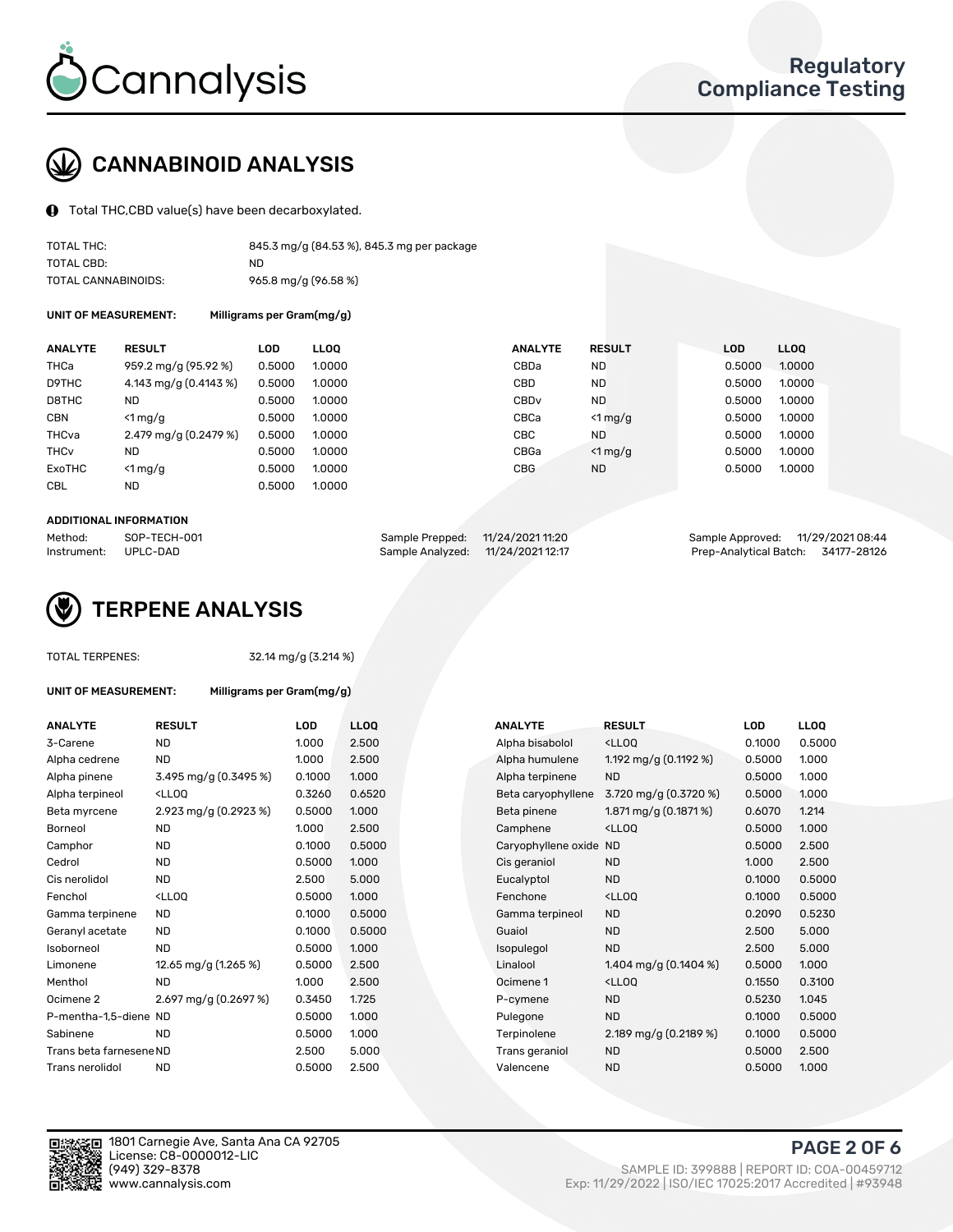

## Regulatory Compliance Testing

#### ADDITIONAL INFORMATION

Method: SOP-TECH-027 Sample Prepped: 11/24/2021 11:19 Sample Approved: 11/29/2021 09:57 Prep-Analytical Batch: 34179-28122



CHEMICAL RESIDUE ANALYSIS PASS

UNIT OF MEASUREMENT: Micrograms per Gram(ug/g)

| <b>ANALYTE</b>    | <b>RESULT</b> | LOD    | LL <sub>OO</sub> | <b>ACTION LEVEL</b> |      | <b>ANALYTE</b>      | <b>RESULT</b> | <b>LOD</b> | LL <sub>OO</sub> | <b>ACTION LEVEL</b> |      |
|-------------------|---------------|--------|------------------|---------------------|------|---------------------|---------------|------------|------------------|---------------------|------|
| Abamectin         | <b>ND</b>     | 0.0200 | 0.0400           | 0.1000              | Pass | Acephate            | <b>ND</b>     | 0.0200     | 0.0400           | 0.1000              | Pass |
| Acequinocyl       | <b>ND</b>     | 0.0200 | 0.0400           | 0.1000              | Pass | Acetamiprid         | <b>ND</b>     | 0.0200     | 0.0400           | 0.1000              | Pass |
| Aldicarb          | <b>ND</b>     | 0.0200 | 0.0400           | 0.0                 | Pass | Azoxystrobin        | <b>ND</b>     | 0.0200     | 0.0400           | 0.1000              | Pass |
| Bifenazate        | <b>ND</b>     | 0.0200 | 0.0400           | 0.1000              | Pass | <b>Bifenthrin</b>   | <b>ND</b>     | 0.0200     | 0.0400           | 3.000               | Pass |
| <b>Boscalid</b>   | <b>ND</b>     | 0.0200 | 0.0400           | 0.1000              | Pass | Carbaryl            | <b>ND</b>     | 0.0200     | 0.0400           | 0.5000              | Pass |
| Carbofuran        | <b>ND</b>     | 0.0200 | 0.0400           | 0.0                 | Pass | Chlorantraniliprole | <b>ND</b>     | 0.0200     | 0.0400           | 10.00               | Pass |
| Clofentezine      | <b>ND</b>     | 0.0200 | 0.0400           | 0.1000              | Pass | Coumaphos           | <b>ND</b>     | 0.0200     | 0.0400           | 0.0                 | Pass |
| Cyfluthrin        | <b>ND</b>     | 0.4000 | 1.000            | 2.000               | Pass | Cypermethrin        | <b>ND</b>     | 0.4000     | 1.000            | 1.000               | Pass |
| Daminozide        | <b>ND</b>     | 0.0200 | 0.0400           | 0.0                 | Pass | Diazinon            | <b>ND</b>     | 0.0200     | 0.0400           | 0.1000              | Pass |
| <b>Dichlorvos</b> | <b>ND</b>     | 0.0200 | 0.0400           | 0.0                 | Pass | Dimethoate          | <b>ND</b>     | 0.0200     | 0.0400           | 0.0                 | Pass |
| Dimethomorph      | <b>ND</b>     | 0.0200 | 0.0400           | 2.000               | Pass | Ethoprophos         | <b>ND</b>     | 0.0200     | 0.0400           | 0.0                 | Pass |
| Etofenprox        | <b>ND</b>     | 0.0200 | 0.0400           | 0.0                 | Pass | Etoxazole           | <b>ND</b>     | 0.0200     | 0.0400           | 0.1000              | Pass |
| Fenhexamid        | <b>ND</b>     | 0.0200 | 0.0400           | 0.1000              | Pass | Fenoxycarb          | <b>ND</b>     | 0.0200     | 0.0400           | 0.0                 | Pass |
| Fenpyroximate     | <b>ND</b>     | 0.0200 | 0.0400           | 0.1000              | Pass | Fipronil            | <b>ND</b>     | 0.0400     | 0.1000           | 0.0                 | Pass |
| Flonicamid        | <b>ND</b>     | 0.0200 | 0.0400           | 0.1000              | Pass | Fludioxonil         | <b>ND</b>     | 0.0200     | 0.0400           | 0.1000              | Pass |
| Hexythiazox       | <b>ND</b>     | 0.0200 | 0.0400           | 0.1000              | Pass | Imazalil            | <b>ND</b>     | 0.0200     | 0.0400           | 0.0                 | Pass |
| Imidacloprid      | <b>ND</b>     | 0.0200 | 0.0400           | 5.000               | Pass | Kresoxim methyl     | <b>ND</b>     | 0.0200     | 0.0400           | 0.1000              | Pass |
| Malathion         | <b>ND</b>     | 0.0200 | 0.0400           | 0.5000              | Pass | Metalaxyl           | <b>ND</b>     | 0.0200     | 0.0400           | 2.000               | Pass |
| Methiocarb        | <b>ND</b>     | 0.0200 | 0.0400           | 0.0                 | Pass | Methomyl            | <b>ND</b>     | 0.0200     | 0.0400           | 1.000               | Pass |
| Mevinphos         | <b>ND</b>     | 0.0200 | 0.0400           | 0.0                 | Pass | Myclobutanil        | <b>ND</b>     | 0.0200     | 0.0400           | 0.1000              | Pass |
| Naled             | <b>ND</b>     | 0.0200 | 0.0400           | 0.1000              | Pass | Oxamyl              | <b>ND</b>     | 0.0200     | 0.0400           | 0.5000              | Pass |
| Paclobutrazol     | <b>ND</b>     | 0.0200 | 0.0400           | 0.0                 | Pass | Permethrins         | <b>ND</b>     | 0.0400     | 0.1000           | 0.5000              | Pass |
| Phosmet           | <b>ND</b>     | 0.0200 | 0.0400           | 0.1000              | Pass | Piperonyl butoxide  | <b>ND</b>     | 0.0200     | 0.0400           | 3.000               | Pass |
| Prallethrin       | <b>ND</b>     | 0.0200 | 0.0400           | 0.1000              | Pass | Propiconazole       | <b>ND</b>     | 0.0200     | 0.0400           | 0.1000              | Pass |
| Propoxur          | <b>ND</b>     | 0.0200 | 0.0400           | 0.0                 | Pass | Pyrethrins          | <b>ND</b>     | 0.0200     | 0.0400           | 0.5000              | Pass |
| Pyridaben         | <b>ND</b>     | 0.0200 | 0.0400           | 0.1000              | Pass | Spinetoram          | <b>ND</b>     | 0.0200     | 0.0400           | 0.1000              | Pass |
| Spinosad          | <b>ND</b>     | 0.0300 | 0.0700           | 0.1000              | Pass | Spiromesifen        | <b>ND</b>     | 0.0200     | 0.0400           | 0.1000              | Pass |
| Spirotetramat     | <b>ND</b>     | 0.0200 | 0.0400           | 0.1000              | Pass | Spiroxamine         | <b>ND</b>     | 0.0200     | 0.0400           | 0.0                 | Pass |
| Tebuconazole      | <b>ND</b>     | 0.0200 | 0.0400           | 0.1000              | Pass | Thiacloprid         | <b>ND</b>     | 0.0200     | 0.0400           | 0.0                 | Pass |
| Thiamethoxam      | <b>ND</b>     | 0.0200 | 0.0400           | 5.000               | Pass | Trifloxystrobin     | <b>ND</b>     | 0.0200     | 0.0400           | 0.1000              | Pass |

#### ADDITIONAL INFORMATION

Method: SOP-TECH-002 Sample Prepped: 11/24/2021 15:34 Sample Approved: 11/29/2021 14:16<br>Instrument: LC-MS/MS Sample Analyzed: 11/24/2021 15:38 Prep-Analytical Batch: 34193-28138 Prep-Analytical Batch: 34193-28138

PAGE 3 OF 6

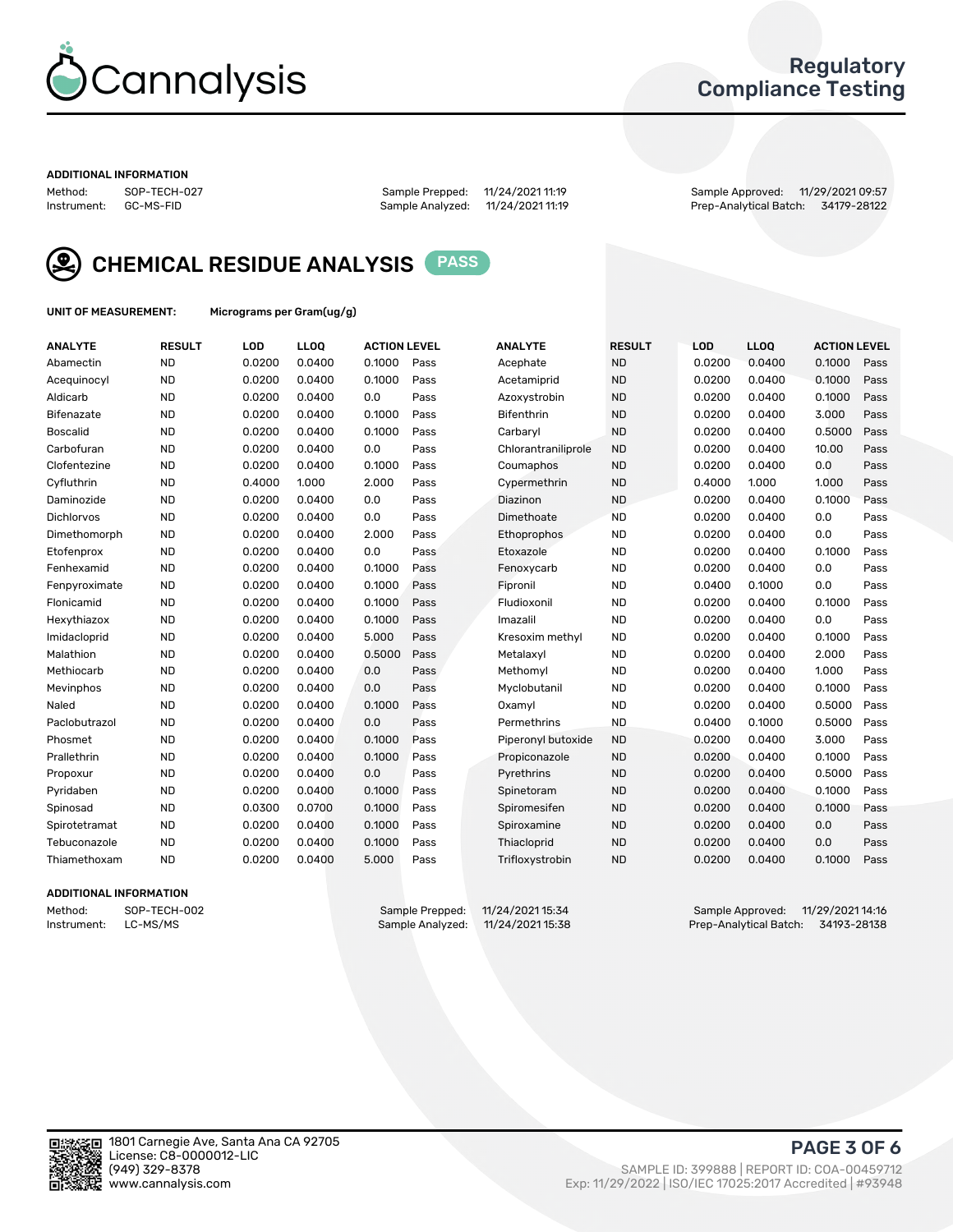

## CHEMICAL RESIDUE GC ANALYSIS PASS

| UNIT OF MEASUREMENT: |               | Micrograms per Gram $(uq/q)$ |             |                     |      |                |               |        |             |                     |      |
|----------------------|---------------|------------------------------|-------------|---------------------|------|----------------|---------------|--------|-------------|---------------------|------|
| <b>ANALYTE</b>       | <b>RESULT</b> | LOD.                         | <b>LLOO</b> | <b>ACTION LEVEL</b> |      | <b>ANALYTE</b> | <b>RESULT</b> | LOD    | <b>LLOO</b> | <b>ACTION LEVEL</b> |      |
| Captan               | <b>ND</b>     | 0.1000                       | 0.2000      | 0.7000              | Pass | Chlordane      | <b>ND</b>     | 0.0109 | 0.0136      | 0.0                 | Pass |
| Methyl parathion     | <b>ND</b>     | 0.0400                       | 0.1000      | 0.0                 | Pass | <b>PCNB</b>    | <b>ND</b>     | 0.0200 | 0.0400      | 0.1000              | Pass |

|         | <b>ADDITIONAL INFORMATION</b> |
|---------|-------------------------------|
| Method: | SOP-TECH-010                  |

Chlorfenapyr ND 0.0800 0.1000 0.0 Pass Chlorpyrifos ND 0.0800 0.1000 0.0 Pass

Sample Prepped: 11/24/2021 15:33 Sample Approved: 11/29/2021 09:24 Instrument: GC-MS/MS Sample Analyzed: 11/24/2021 15:38 Prep-Analytical Batch: 34194-28140

## RESIDUAL SOLVENT ANALYSIS PASS

UNIT OF MEASUREMENT: Micrograms per Gram(ug/g)

| <b>ANALYTE</b>       | <b>RESULT</b> | LOD    | <b>LLOO</b> | <b>ACTION LEVEL</b> |      | <b>ANALYTE</b>     | <b>RESULT</b> | LOD    | LLOO  | <b>ACTION LEVEL</b> |      |
|----------------------|---------------|--------|-------------|---------------------|------|--------------------|---------------|--------|-------|---------------------|------|
| Acetone              | <b>ND</b>     | 50.00  | 100.0       | 5000                | Pass | Acetonitrile       | <b>ND</b>     | 50.00  | 100.0 | 410.0               | Pass |
| Benzene              | <b>ND</b>     | 0.5000 | 1.000       | 1.000               | Pass | <b>Butane</b>      | $188.7$ ug/g  | 50.00  | 100.0 | 5000                | Pass |
| Chloroform           | <b>ND</b>     | 0.5000 | 1.000       | 1.000               | Pass | Ethanol            | <b>ND</b>     | 50.00  | 100.0 | 5000                | Pass |
| <b>Ethyl Acetate</b> | <b>ND</b>     | 50.00  | 100.0       | 5000                | Pass | <b>Ethyl Ether</b> | <b>ND</b>     | 50.00  | 100.0 | 5000                | Pass |
| Ethylene oxide       | <b>ND</b>     | 0.5000 | 1.000       | 1.000               | Pass | Heptane            | <b>ND</b>     | 50.00  | 100.0 | 5000                | Pass |
| Hexane               | <b>ND</b>     | 50.00  | 100.0       | 290.0               | Pass | Isopropyl Alcohol  | <b>ND</b>     | 50.00  | 100.0 | 5000                | Pass |
| Methanol             | <b>ND</b>     | 50.00  | 100.0       | 3000                | Pass | Methylene chloride | <b>ND</b>     | 0.5000 | 1.000 | 1.000               | Pass |
| Pentane              | <b>ND</b>     | 50.00  | 100.0       | 5000                | Pass | Propane            | <b>ND</b>     | 50.00  | 200.0 | 5000                | Pass |
| Toluene              | <b>ND</b>     | 50.00  | 100.0       | 890.0               | Pass | Xvlenes            | <b>ND</b>     | 50.08  | 100.0 | 2170                | Pass |
| Trichloroethylene    | <b>ND</b>     | 0.5000 | 1.000       | 1.000               | Pass | 1.2-Dichloroethane | <b>ND</b>     | 0.5000 | 1.000 | 1.000               | Pass |

#### ADDITIONAL INFORMATION

| ADDITIONAL INFORMATION |              |                                   |                                    |
|------------------------|--------------|-----------------------------------|------------------------------------|
| Method:                | SOP-TECH-021 | Sample Prepped: 11/24/2021 11:52  | Sample Approved: 11/29/2021 11:50  |
| Instrument:            | HS-GC-MS/FID | Sample Analyzed: 11/24/2021 13:40 | Prep-Analytical Batch: 34181-28130 |



UNIT OF MEASUREMENT: Cycle Threshold (Ct)

| <b>ANALYTE</b> | <b>RESULT</b>              | LOD   | <b>LLOO</b> |     | <b>ACTION LEVEL</b> | <b>ANALYTE</b>   | <b>RESULT</b> | <b>LOD</b> | <b>LLOO</b>      |                  | <b>ACTION LEVEL</b> |  |
|----------------|----------------------------|-------|-------------|-----|---------------------|------------------|---------------|------------|------------------|------------------|---------------------|--|
| A.fumigatus    | <b>ND</b>                  | 33.00 | 0.0         | 0.0 | Pass                | A. flavus        | <b>ND</b>     | 33.00      | 0.0              | 0.0              | Pass                |  |
| A. niger       | <b>ND</b>                  | 33.00 | 0.0         | 0.0 | Pass                | A. terreus       | <b>ND</b>     | 33.00      | 0.0              | 0.0              | Pass                |  |
| <b>STEC</b>    | <b>ND</b>                  | 33.00 | 0.0         | 0.0 | Pass                | Salmonella spp   | <b>ND</b>     | 33.00      | 0.0              | 0.0              | Pass                |  |
|                | ADDITIONAL INFORMATION     |       |             |     |                     |                  |               |            |                  |                  |                     |  |
| Method:        | SOP-TECH-016, SOP-TECH-022 |       |             |     | Sample Prepped:     | 11/29/2021 05:54 |               |            | Sample Approved: | 11/29/2021 10:41 |                     |  |

Instrument: qPCR Sample Analyzed: 11/29/2021 05:55 Prep-Analytical Batch: 34199-28143

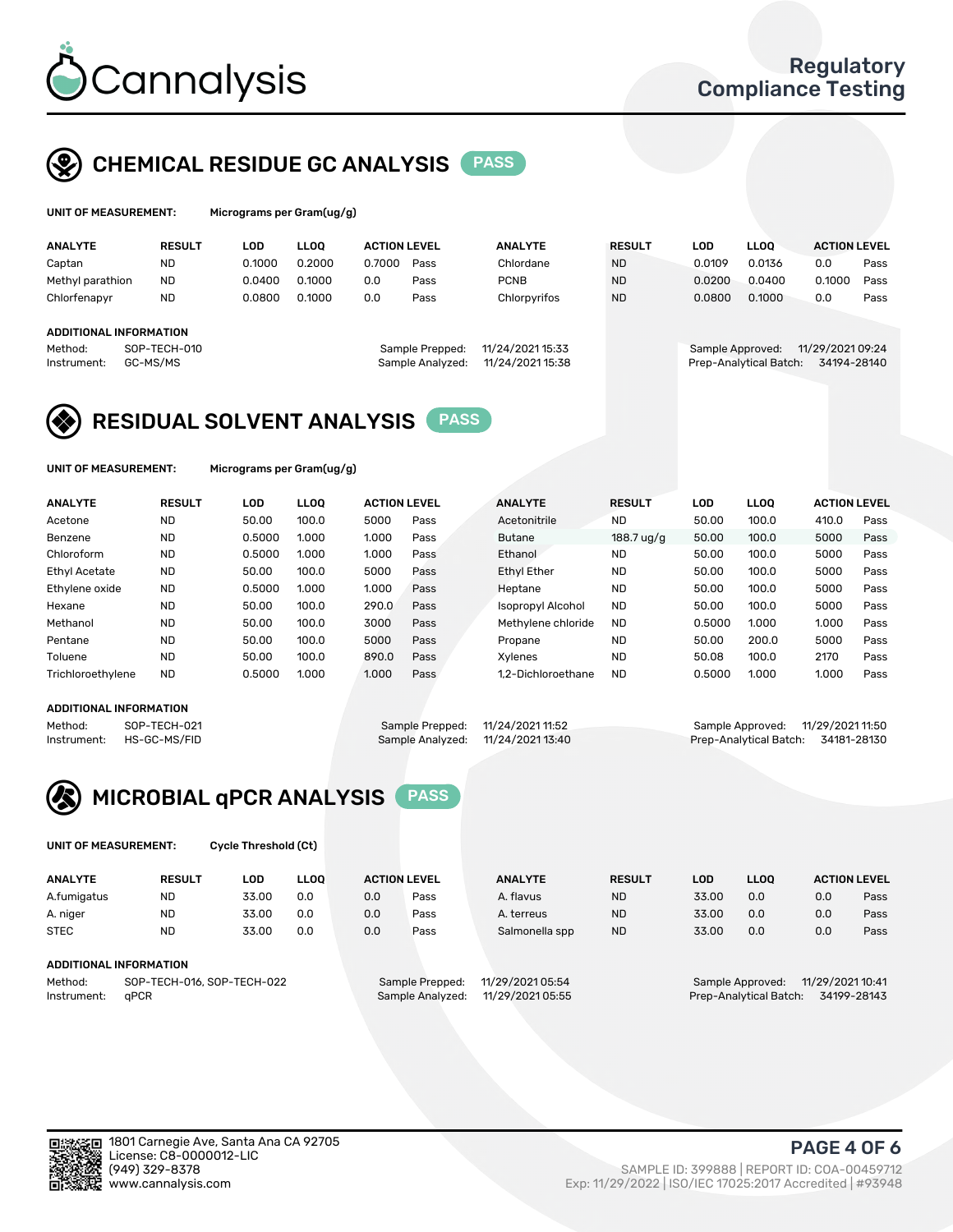



|      |                                                        | UNIT OF MEASUREMENT:       | Micrograms per Gram(ug/g) |                 |                     |                  |                  |                                      |            |                        |                     |      |
|------|--------------------------------------------------------|----------------------------|---------------------------|-----------------|---------------------|------------------|------------------|--------------------------------------|------------|------------------------|---------------------|------|
|      | <b>ANALYTE</b>                                         | <b>RESULT</b>              | <b>LOD</b>                | <b>LLOO</b>     | <b>ACTION LEVEL</b> |                  | <b>ANALYTE</b>   | <b>RESULT</b>                        | <b>LOD</b> | <b>LLOO</b>            | <b>ACTION LEVEL</b> |      |
|      | Arsenic                                                | <b>ND</b>                  | 0.0120                    | 0.1000          | 0.2000              | Pass             | Cadmium          | <b>ND</b>                            | 0.0072     | 0.0500                 | 0.2000              | Pass |
| Lead |                                                        | <b>ND</b>                  | 0.0068                    | 0.0500          | 0.5000              | Pass             | Mercury          | <b>ND</b>                            | 0.0060     | 0.0500                 | 0.1000              | Pass |
|      |                                                        | ADDITIONAL INFORMATION     |                           |                 |                     |                  |                  |                                      |            |                        |                     |      |
|      | SOP-TECH-013<br>Method:                                |                            |                           | Sample Prepped: |                     | 11/24/2021 12:00 |                  | 11/29/2021 14:19<br>Sample Approved: |            |                        |                     |      |
|      | Instrument:                                            | ICP-MS                     |                           |                 |                     | Sample Analyzed: | 11/24/2021 12:40 |                                      |            | Prep-Analytical Batch: | 34180-28129         |      |
|      | (纂)                                                    | <b>MYCOTOXINS ANALYSIS</b> |                           |                 |                     |                  |                  |                                      |            |                        |                     |      |
|      | UNIT OF MEASUREMENT:<br>Micrograms per Kilogram(ug/kg) |                            |                           |                 |                     |                  |                  |                                      |            |                        |                     |      |

| <b>ANALYTE</b>         | <b>RESULT</b> | LOD   | <b>LLOO</b> | <b>ACTION LEVEL</b> |      | <b>ANALYTE</b> | <b>RESULT</b> | LOD   | <b>LLOO</b> | <b>ACTION LEVEL</b> |      |
|------------------------|---------------|-------|-------------|---------------------|------|----------------|---------------|-------|-------------|---------------------|------|
| Aflatoxin B1           | <b>ND</b>     | 1.000 | 2.000       |                     | N/A  | Aflatoxin B2   | <b>ND</b>     | 2.000 | 5.000       |                     | N/A  |
| Aflatoxin G1           | ND            | 2.000 | 5.000       |                     | N/A  | Aflatoxin G2   | <b>ND</b>     | 2.000 | 5.000       |                     | N/A  |
| Total Aflatoxins       | <b>ND</b>     | 10.00 | 14.00       | 20.00               | Pass | Ochratoxin A   | <b>ND</b>     | 1.000 | 2.000       | 20.00               | Pass |
|                        |               |       |             |                     |      |                |               |       |             |                     |      |
| ADDITIONAL INFORMATION |               |       |             |                     |      |                |               |       |             |                     |      |
|                        |               |       |             |                     |      |                |               |       |             |                     |      |

Method: SOP-TECH-020 Sample Prepped: 11/24/2021 15:34 Sample Approved: 11/29/2021 09:58 Instrument: LC-MS/MS Sample Analyzed: 11/24/2021 15:38 Prep-Analytical Batch: 34191-28139



UNIT OF MEASUREMENT: Filth and Foreign Matter (%, #/3g)

| <b>ANALYTE</b>                                              | <b>RESULT</b> | LOD | <b>LLOO</b> | <b>ACTION LEVEL</b> |                                     | <b>ANALYTE</b>                       | <b>RESULT</b> | LOD | LLOO                                       | <b>ACTION LEVEL</b>             |      |
|-------------------------------------------------------------|---------------|-----|-------------|---------------------|-------------------------------------|--------------------------------------|---------------|-----|--------------------------------------------|---------------------------------|------|
| IF RH ME                                                    | <b>ND</b>     | 0.0 | 0.0         | 1.000               | Pass                                | <b>IFM</b>                           | <b>ND</b>     | 0.0 | 0.0                                        | 25.00                           | Pass |
| Mold                                                        | <b>ND</b>     | 0.0 | 0.0         | 25.00               | Pass                                | <b>SSCD</b>                          | <b>ND</b>     | 0.0 | 0.0                                        | 25.00                           | Pass |
| ADDITIONAL INFORMATION                                      |               |     |             |                     |                                     |                                      |               |     |                                            |                                 |      |
| Method:<br>SOP-TECH-009<br>Visual Inspection<br>Instrument: |               |     |             |                     | Sample Prepped:<br>Sample Analyzed: | 11/24/2021 13:41<br>11/24/2021 13:43 |               |     | Sample Approved:<br>Prep-Analytical Batch: | 11/24/2021 15:00<br>34190-28131 |      |